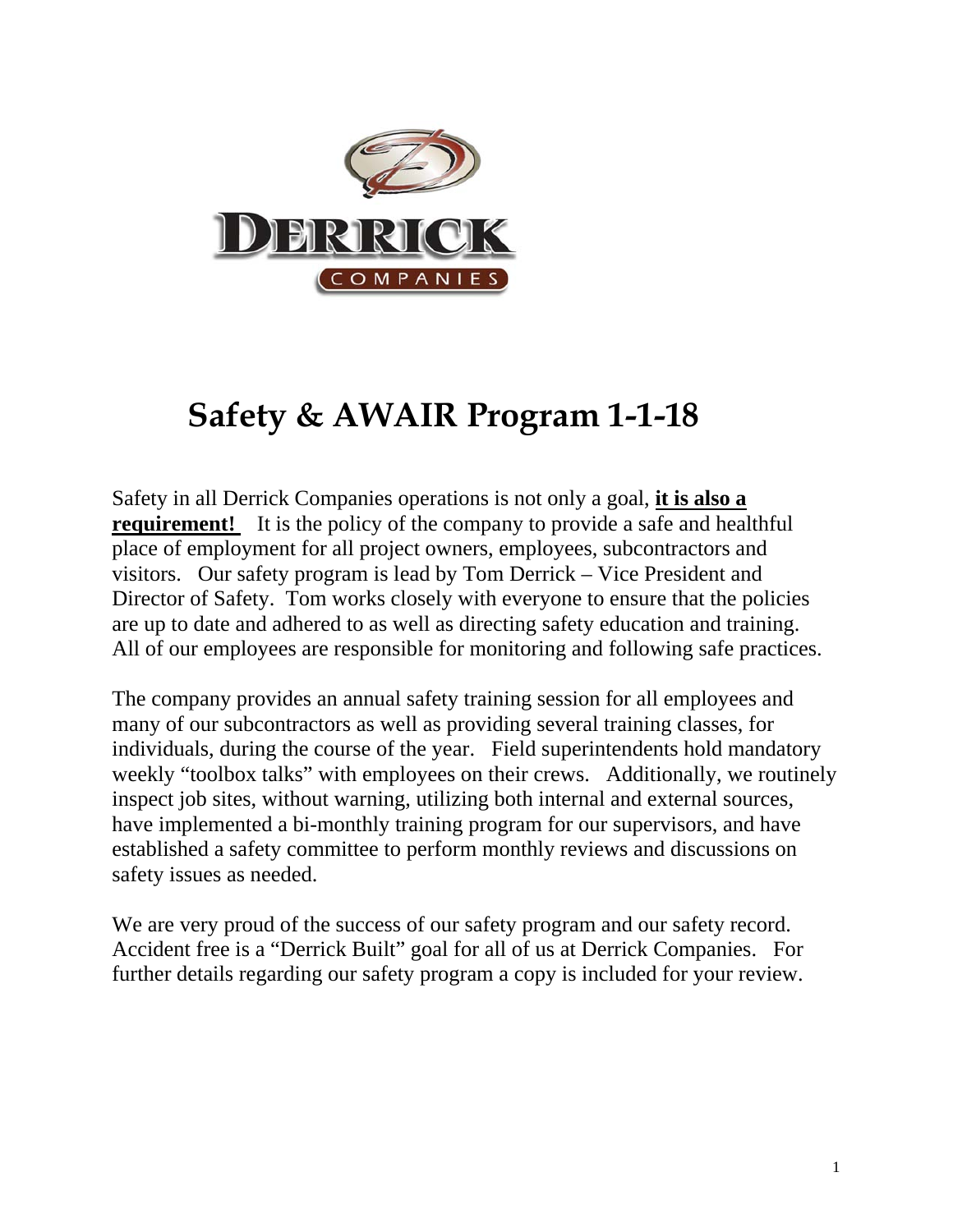# SAFETY IN CONSTRUCTION

Safety in all Derrick Companies operations is not only a corporate goal, it is also a requirement! To this end, we have formulated this written policy to govern all the operations of Derrick Companies

It is a condition of employment at Derrick Companies that all employees must adhere faithfully to the requirements of this policy and the safety rules, instructions and procedures issued in conjunction with it. Failure to do so will result in disciplinary action as outlined in the attached policy.

It is a condition of all subcontracts and purchase orders issued by Derrick Companies that this policy and the safety rules, instructions, and procedures issued in conjunction with this policy as well as all applicable state, federal, and local codes and regulations be adhered to. Failure to comply is a breach of contract terms!

All visitors to any of Derrick Companies operations including but not limited to suppliers, owner's representatives, agents of the architect or engineer, regulatory authorities, and insurance company representatives shall be required to follow all safety rules and regulations in effect during their visit.

Derrick Companies will make an effort to insure that the operations of other contractors not under our control do not endanger the safety of our employees. To this end all employees are required to report hazardous activities of other employers to the appropriate Derrick Companies official(s).

The safety director, general superintendent, job superintendents, and foremen have the full backing of management to enforce the provisions of this policy as it relates to responsibilities assigned to them.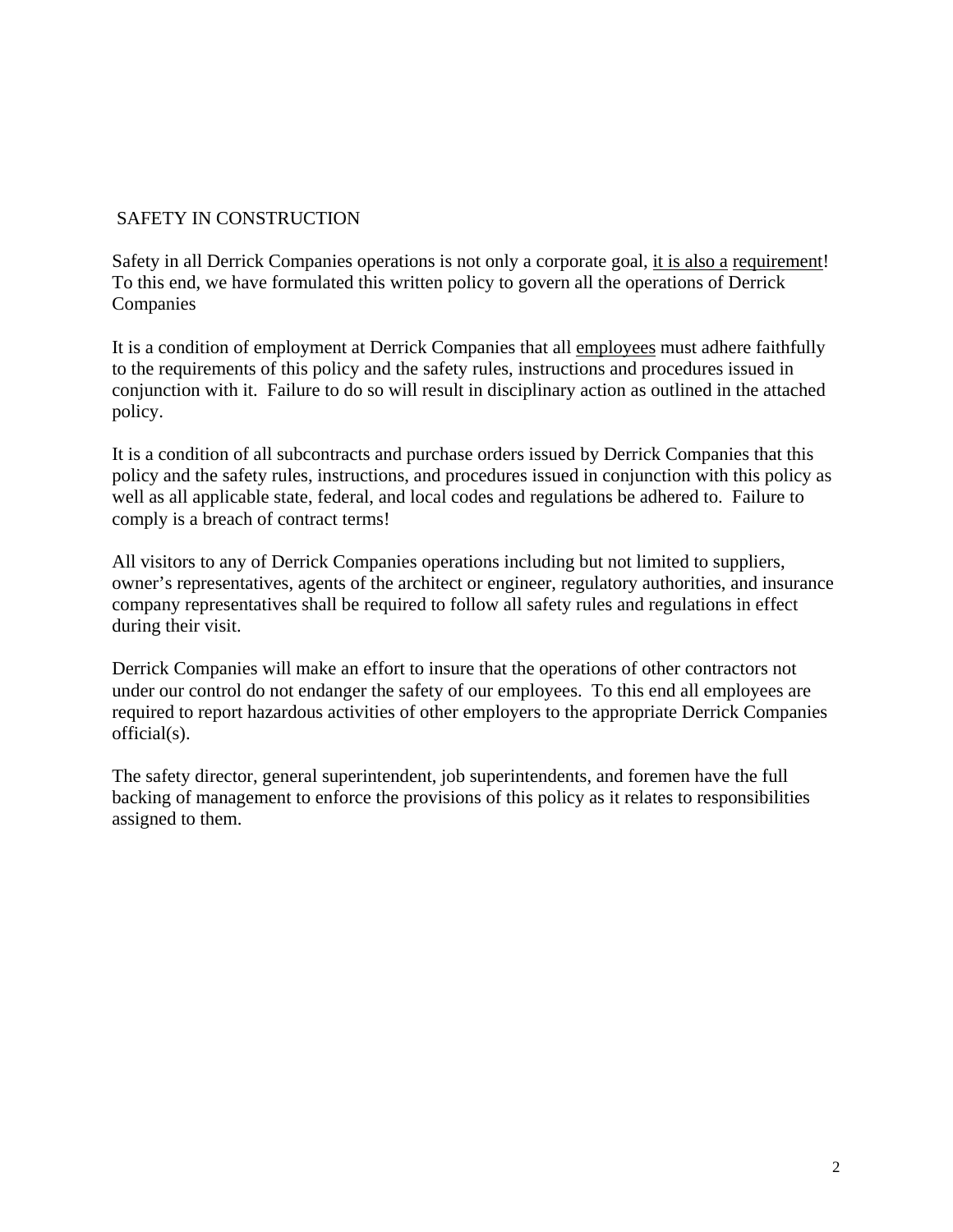# DERRICK COMPANIES GENERAL POLICY STATEMENT

It is the policy of Derrick Companies to provide a safe and healthful place of employment for ALL EMPLOYEES. It is the purpose of this policy to:

- 1. Abide by all federal, state, and local regulations as they pertain to construction.
- 2. Apply good sense and safe practices as dictated by locations, conditions, and circumstances to all jobs.
- 3. Exercise good judgement in the application of this policy.

## Derrick Companies Management Shall……

- 1. Establish rules and programs designed to promote safety.
- 2. Make known to all employees the rules established.
- 3. Require all subcontractors as a matter of contract to follow safety rules.
- 4. Encourage all prime contractors to work safely.
- 5. Record all instances of violations and investigate all accidents.
- 6. Discipline any employee willfully disregarding this policy.
- 7. Provide protective equipment for employees where required.
- 8. Inform employees of changes in safety rules.
- 9. Appoint a safety officer with full enforcement authority over safety matters.
- 10. Conduct safety inspections of all jobsites and maintain records.
- 11. Provide all supervisors with copies of appropriate rules and regulations.

Derrick Companies Job Superintendents Shall……

- 1. Be completely responsible for on-the-job safety and health.
- 2. Make sure proper safety materials and protective devices are available and used and all equipment is in safe working order.
- 3. Instruct foremen in safety requirements and make sure they pass on their instruction to their crews.
- 4. Take advantage of offered safety training and be aware of all safety rules.
- 5. Review all accidents, oversee correction of all unsafe practices, and file accident reports.
- 6. Conduct mandatory jobsite safety meetings.
- 7. Require conformance to safety standards from all subcontractors.
- 8. Notify office of all safety violations.
- 9. Provide all employees with proper instruction on safety requirements.
- 10. Keep an accurate daily log on forms provided by the company.
- 11. Conduct mandatory weekly toolbox talks.
- 12. Projects governed by AWAIR shall require weekly field reports on safety activities, forwarded to the office for management review.

#### Derrick Companies Foremen Shall……

- 1. Carry out safety program at the work level.
- 2. Be aware of all safety requirements and safe working practices.
- 3. Report all injuries and safety violations.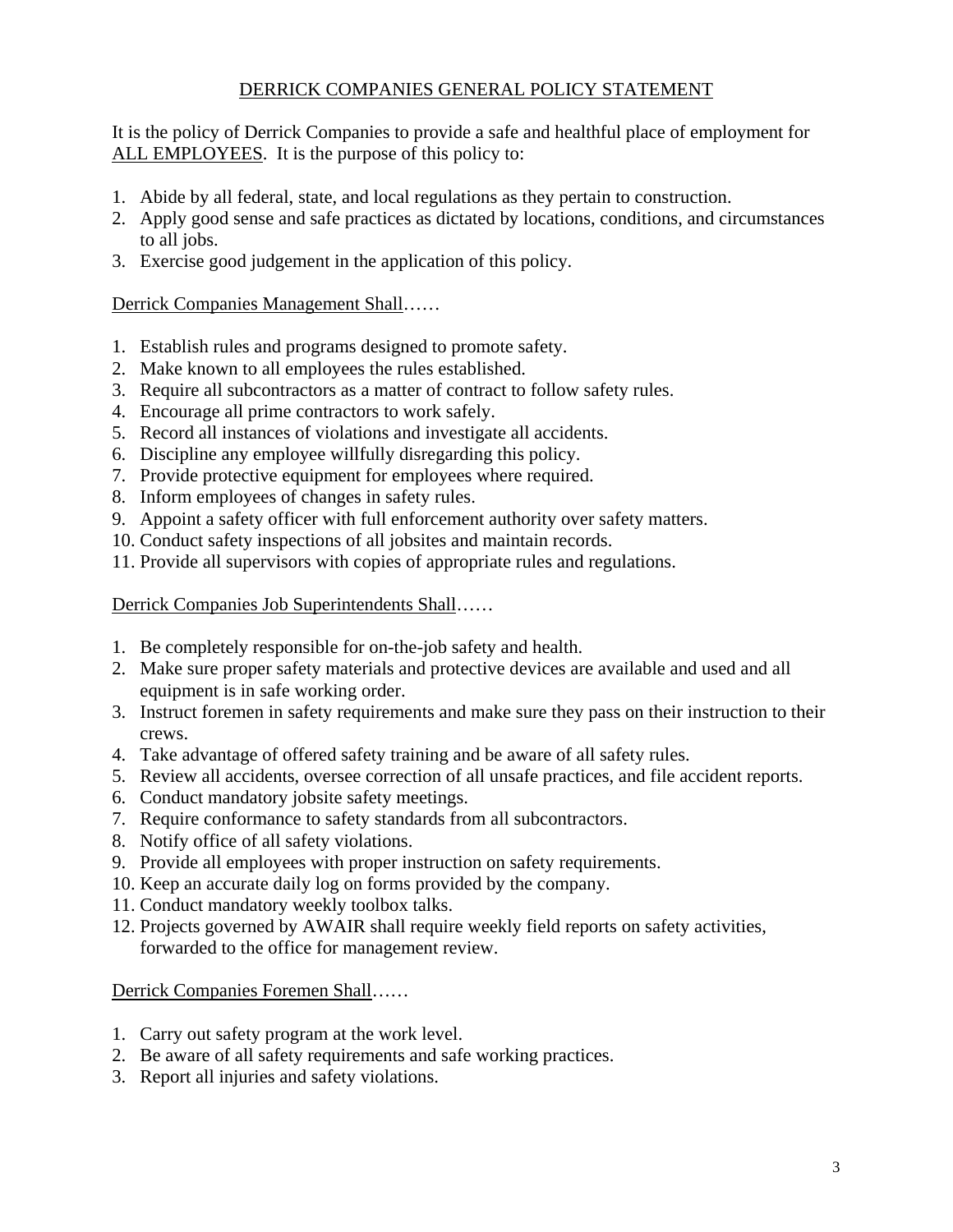- 4. Instruct new employees and existing employees performing new tasks of safe working practices.
- 5. Make sure protective equipment is available and used.
- 6. Secure prompt medical attention for any injured employees.
- 7. Make sure all work is performed in a safe manner and no unsafe conditions or equipment are present.
- 8. Provide their crew with proper instruction on safety requirements.

# Derrick Companies Job Safety Coordinator Shall……

- 1. Work with the general superintendent in correcting jobsite hazards.
- 2. Make periodic safety inspections and correct or initiate corrective procedures for problems discovered.
- 3. Follow all other safety requirements in the performance of other assigned duties.

# Derrick Companies Workers Shall……

- 1. Work safely.
- 2. Request help when unsure how to perform any task safely.
- 3. Report any unsafe acts to supervisor.
- 4. Work in such a manner as to insure their safety as well as that of their co-workers.
- 5. Avail themselves to company and industry sponsored safety programs.
- 6. Use and maintain all safety devices provided to them.
- 7. Maintain and properly use all tools under their control.
- 8. Follow all safety rules.
- 9. Provide fellow employees help with safety requirements.
- 10. Report for work in clothing suitable for work and in such a manner that clothes and jewelry worn will not constitute a safety hazard.

# Subcontractors and Suppliers of Derrick Companies Shall……

- 1. Abide by all safety rules of owner and other contractors.
- 2. Notify all other contractors when actions or activities undertaken by them could affect the health or safety of employees of other companies.
- 3. Check in with jobsite supervision before entering jobsite.
- 4. Inform controlling contractor of all injuries to workers.
- 5. Report to controlling contractor any unsafe conditions that come to their attention.

# Architects, Owners, and Visitors on Derrick Companies Projects Shall……

- 1. Abide by all safety rules.
- 2. Check in with superintendent so protective equipment may be provided such as hard hats or eye and respirator protection.
- 3. Refrain from entering construction areas without contacting employees working in those areas.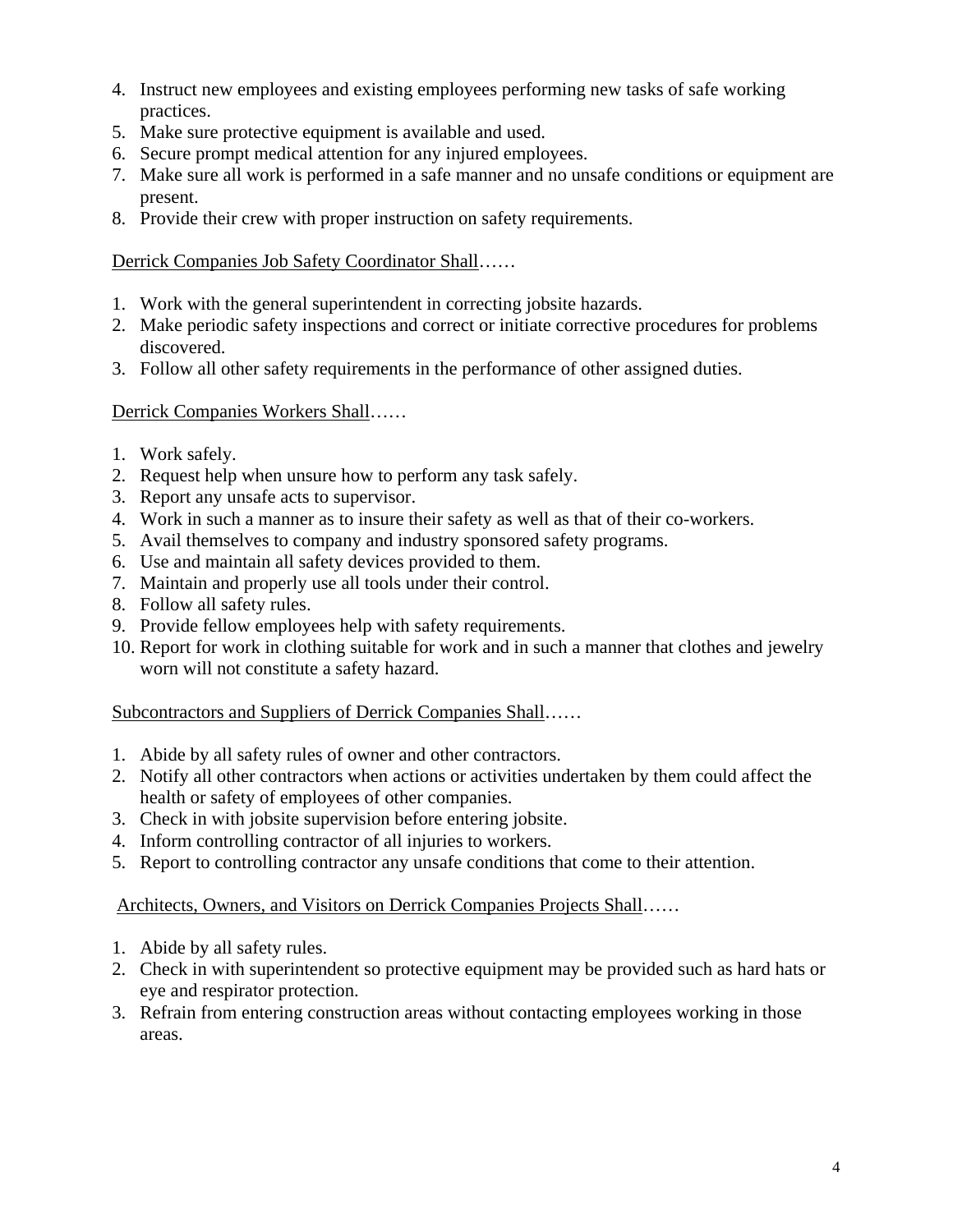All Personnel of Derrick Companies Shall……

- 1. Strive to make all operations safe.
- 2. Maintain mental and physical health conducive to working safely.
- 3. Keep all work areas clean and free of debris.
- 4. Assess results of their actions on the entire work place.
- 5. Replace or repair safety precautions removed or altered before leaving work area. Unsafe conditions will not be left to imperil others.
- 6. Abide by the safety rules and regulations of owner on their sites.
- 7. Work in strict conformance with OSHA regulations.
- 8. Report promptly to supervision all accidents and injuries observed whether involving company personnel or others.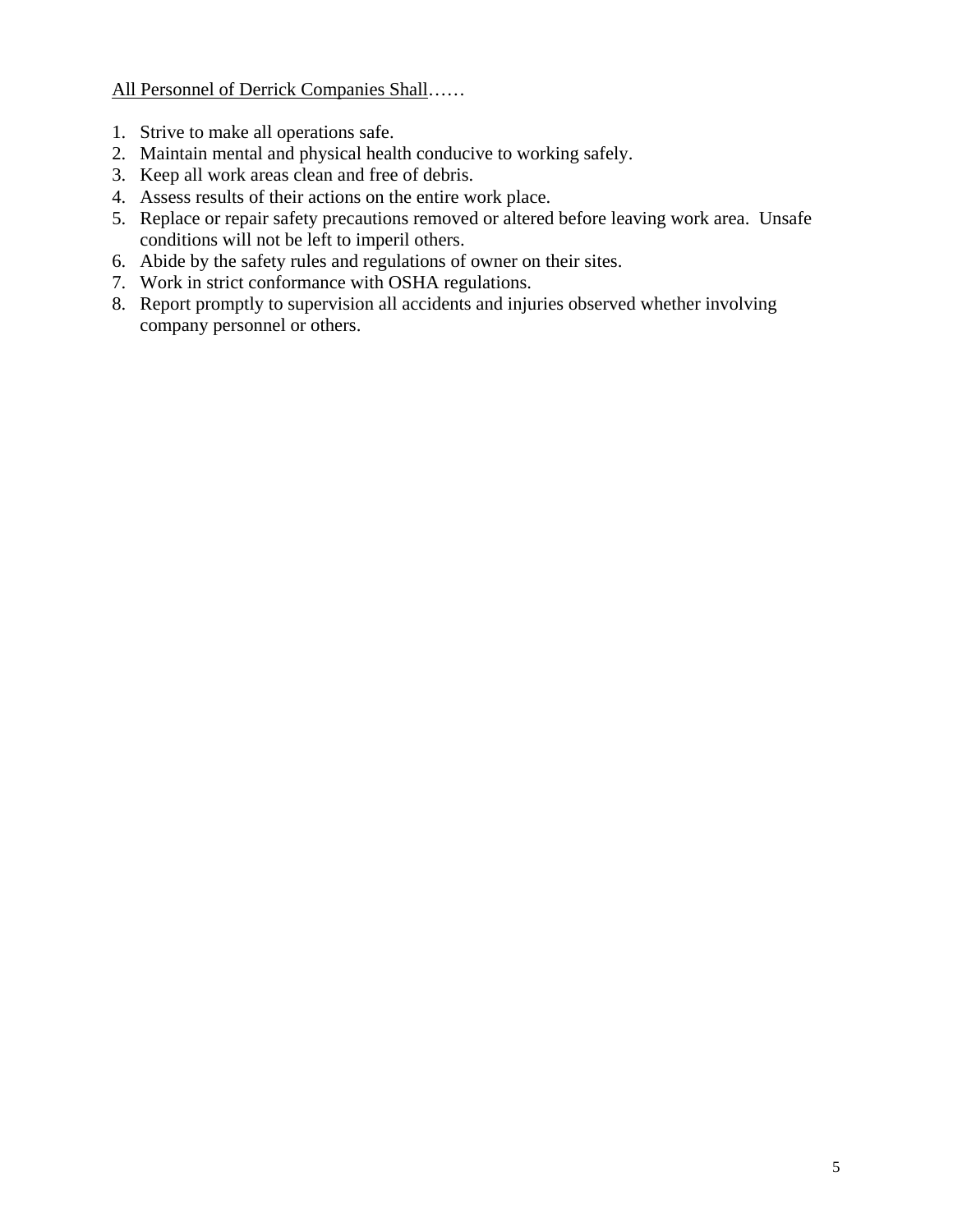# DERRICK COMPANIES PROBLEM SOLVING PROCEDURE

To have an effective safety program, we will communicate both down and up the corporate structure.

When a safety problem arises, everyone, even the least senior and experienced employee, has a responsibility to co-workers and the company to report or correct any hazardous conditions found. Every employee's concerns will be heard and each situation will be corrected or a valid explanation tendered.

The following is Derrick Companies procedure for solving safety problems.

# SAFETY PROBLEM SOLVING

It is the intent of Derrick Companies to provide a safe work place for all employees. Supervisory personnel have been instructed to watch for and correct all unsafe conditions immediately. Construction sites are complex and items are easily overlooked. It is important that all employees be on the lookout for unsafe conditions. If you observe a condition that is unsafe, the following actions are to be taken:

- 1. If possible, correct the condition immediately. Many safety hazards like a piece of missing wood are easy to correct.
- 2. If you are not able to take corrective action, report the condition to your immediate supervisor for correction.
- 3. All company employees with any supervisory responsibility have been instructed to take corrective action or contact someone who can when a safety concern is raised. In the event corrective action is not begun in a reasonable length of time, the employee is requested to contact Tom Derrick, who is also Corporate Safety Director and can be reached at (715) 246- 2320.

We appreciate your cooperation in reporting all safety problems. If we all work together, we can all work safely.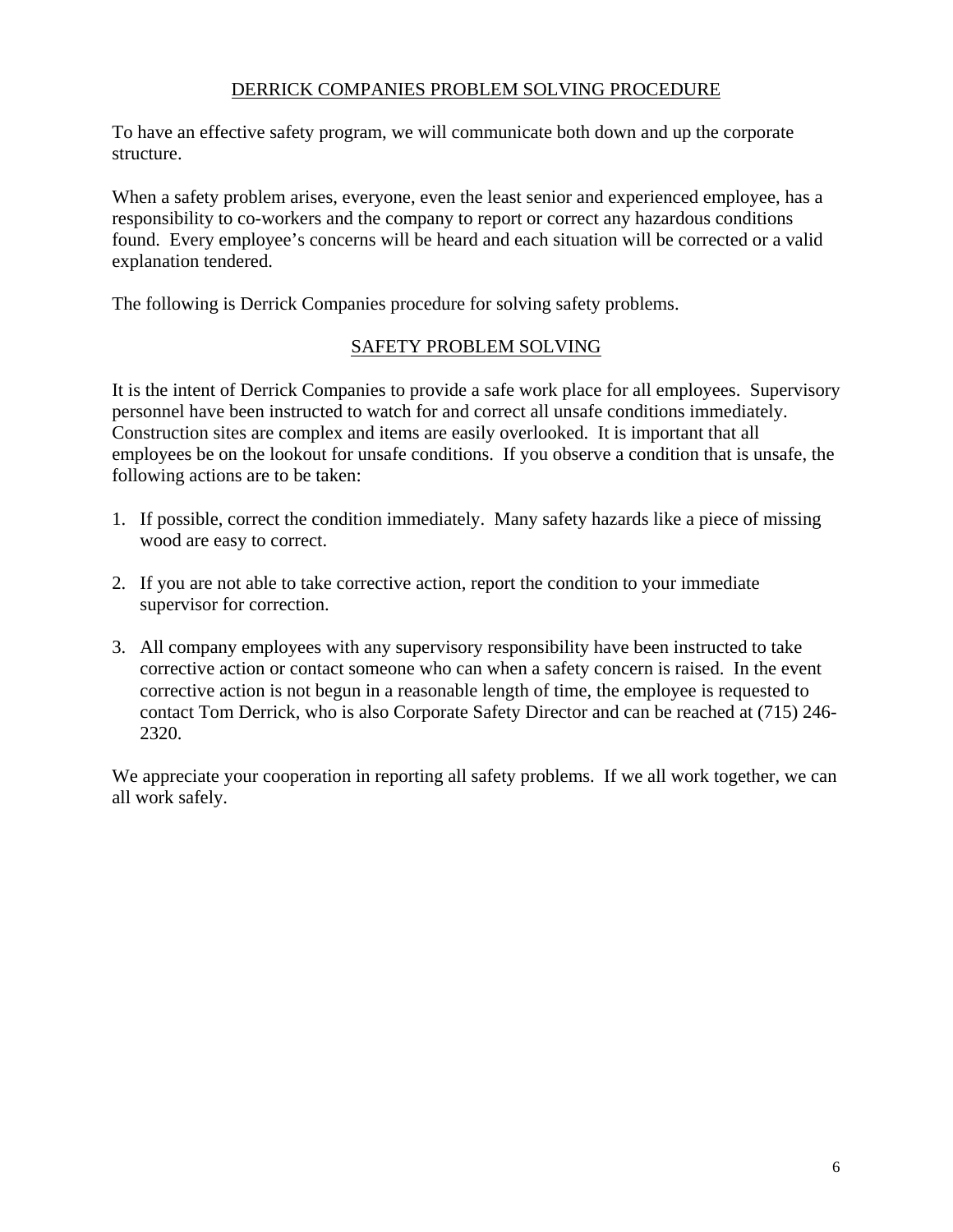# DERRICK COMPANIES DISCIPLINARY PROCEDURES

The normal disciplinary policy of Derrick Companies is as follows:

For minor first instance violations:

 Immediate correction if applicable Verbal warning (documented in the supervisors log)

For second instance violations of the same safety requirement:

 Immediate correction if applicable Written warning with a copy to the Safety Director or General Superintendent

For third minor violation of the same safety requirement:

Immediate dismissal

For more than three verbal warnings for minor violations of different safety requirements:

 Immediate correction Written warning with a copy to the safety director or general superintendent

For more than two written warnings for minor violations of different safety requirements:

Immediate dismissal

Nothing in this policy prevents the immediate dismissal or removal from the jobsite of any employee or subcontractor whose conduct is a serious violation of the safety requirements and constitutes a grave danger to him self, co-workers, property, equipment, or the employees of others.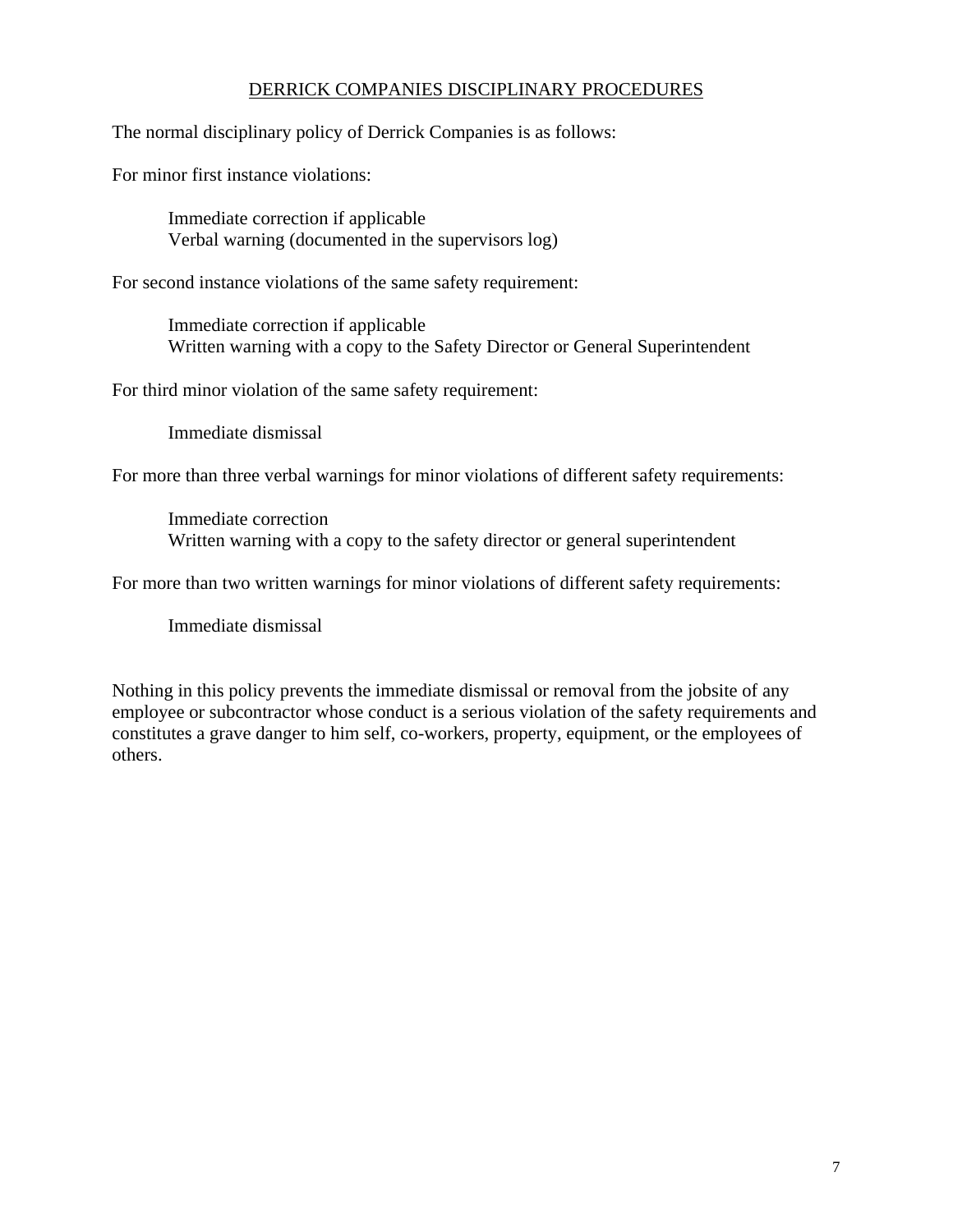# JOB SITE REQUIREMENTS

## Temporary Facilities

- a. GFCI's or assured grounding program
- b. Site/storage layout for placement of materials, shanties, equipment, etc.
- c. Communication system
- d. Water (incl. drinking water) and sanitary facilities
- e. Jobsite security equipment (fencing, lights, etc.)
- f. Temporary access and parking facilities

#### Paper Work Requirements

- a. Copy of OSHA standards and poster
- b. Posting area for employee notices
- c. Emergency phone numbers
- d. OSHA 300's (February through April)
- e. Copy of assured grounding program (if in use)
- f. Maintenance records for equipment (cranes, material hoists, etc.)
- g. Contractors safety program and rules
- h. Approvals (deep trenches, high scaffolds, demo surveys, shoring, etc.)
- i. Proof of training and safety instructions (lasers, powder actuated tools, first aid, etc.)
- j. Written respiratory protection program (if respirators are in use)
- k. Required signs (Hard Hats, No Trespassing, Danger, Caution, Etc.)
- l. Required special permits (burning, welding, traffic, etc.)
- m. Worker's comp notice, EEO, Minimum Wage, U/E Posters
- n. Accident and treatment report forms

#### Emergency Needs

- a. First aid trained personnel
- b. First aid kit (checked at least weekly)
- c. Fire extinguishers (or water equivalent)
- d. Emergency evacuation plans

#### Protective Equipment

- a. Hard hats
- b. Safety glasses
- c. Respirators
- d. Ear plugs
- e. Guarding material for perimeter scaffolds and floor holes
- f. Safety cans for flammable liquids
- g. Tagged alloy steel chains when used for rigging
- h. Safety belts, lifeline, and lanyards or nets where fall hazard exist
- i. Trench and excavation shoring materials when necessary
- j. Personal protective equipment for visitors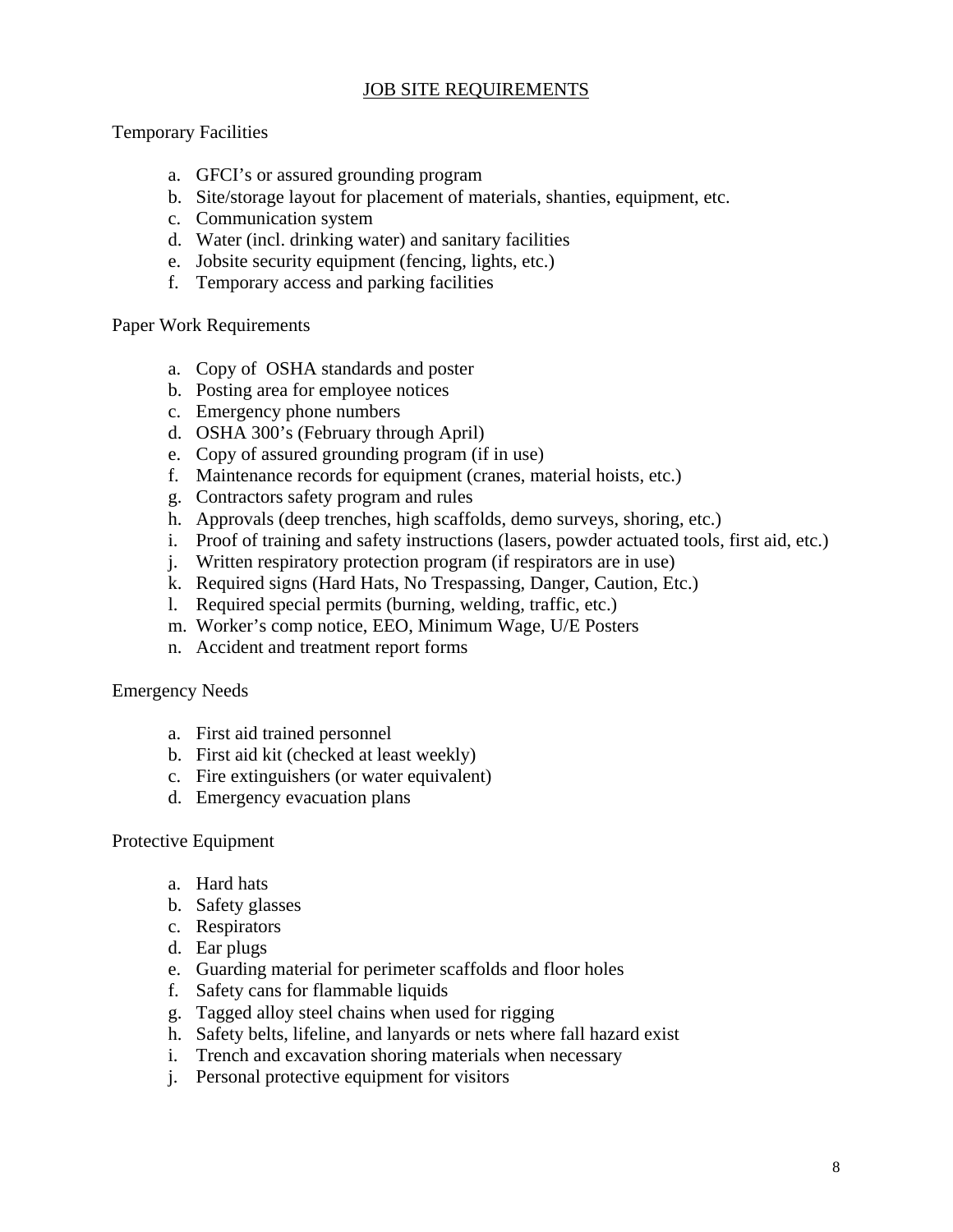General Safety Requirements

- a. Cleanup schedule and waste disposal facilities
- b. Safe access (stairs, ladders, etc.)
- c. Safety library manufacturer instructions, safety handbooks, data sheets, etc.
- d. Flashers, signals, barricade controls, and reflective clothing for traffic controllers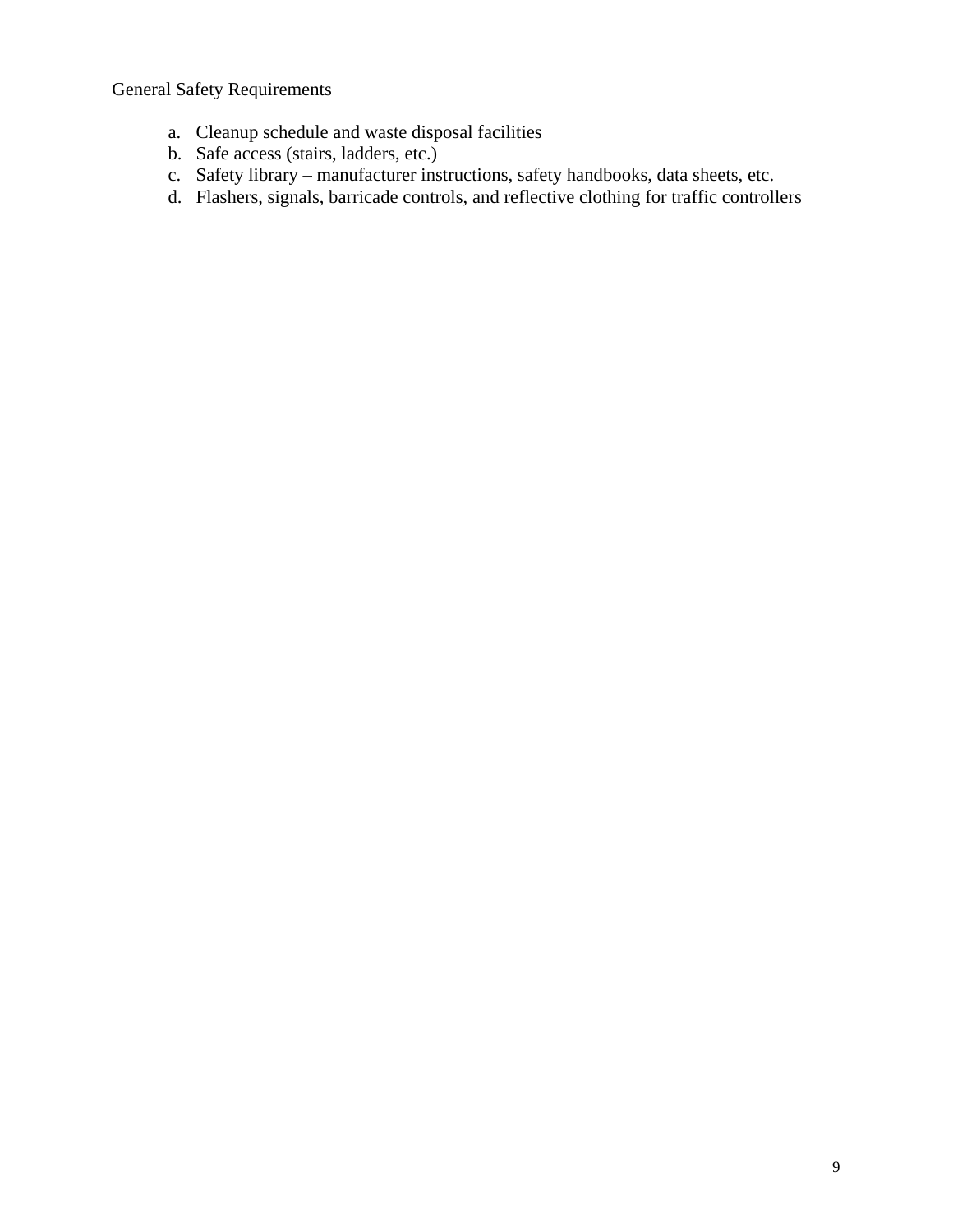## IMPLEMENTATION

To implement fully the safety program of Derrick Companies:

- 1. Holds a supervisory meeting for all of its supervisors at least annually.
- 2. Prepares at least annually a detailed description of all accidents including their causes and measures taken to prevent reoccurrence for distribution to all supervisory personnel.
- 3. Uses the Stanford Study to assign accident costs to projects as a graphic illustration of the high hidden costs of accidents and serve as a supervisory training tool.
- 4. Required weekly "Tool Box Talk" training sessions on all projects and documents the topics and attendance.
- 5. Actively participates in trade association sponsored safety programs.
- 6. Avails itself of the technical expertise available to it through the On-Site Consultation Service funded by OSHA.
- 7. Uses applicable resources and materials available to it through its insurance carrier.
- 8. Makes available free of charge to employees construction industry sponsored programs including but not limited to First Aid, CPR, and Supervisory Training Programs.
- 9. Actively participates in safety programs available through membership in the ABC.
- 10. Uses the resources of its equipment and material suppliers to train its employees in the safe use of their equipment and materials.
- 11. Subscribes to safety periodicals to insure up to date, state of the art information on safety.
- 12. Collects where possible Material Safety Data Sheets on materials in use by the company.
- 13. Distributes copies of pertinent OSHA regulations and other standards to supervisory personnel.
- 14. Established a safety committee to perform monthly reviews and discussions of safety issues as needed.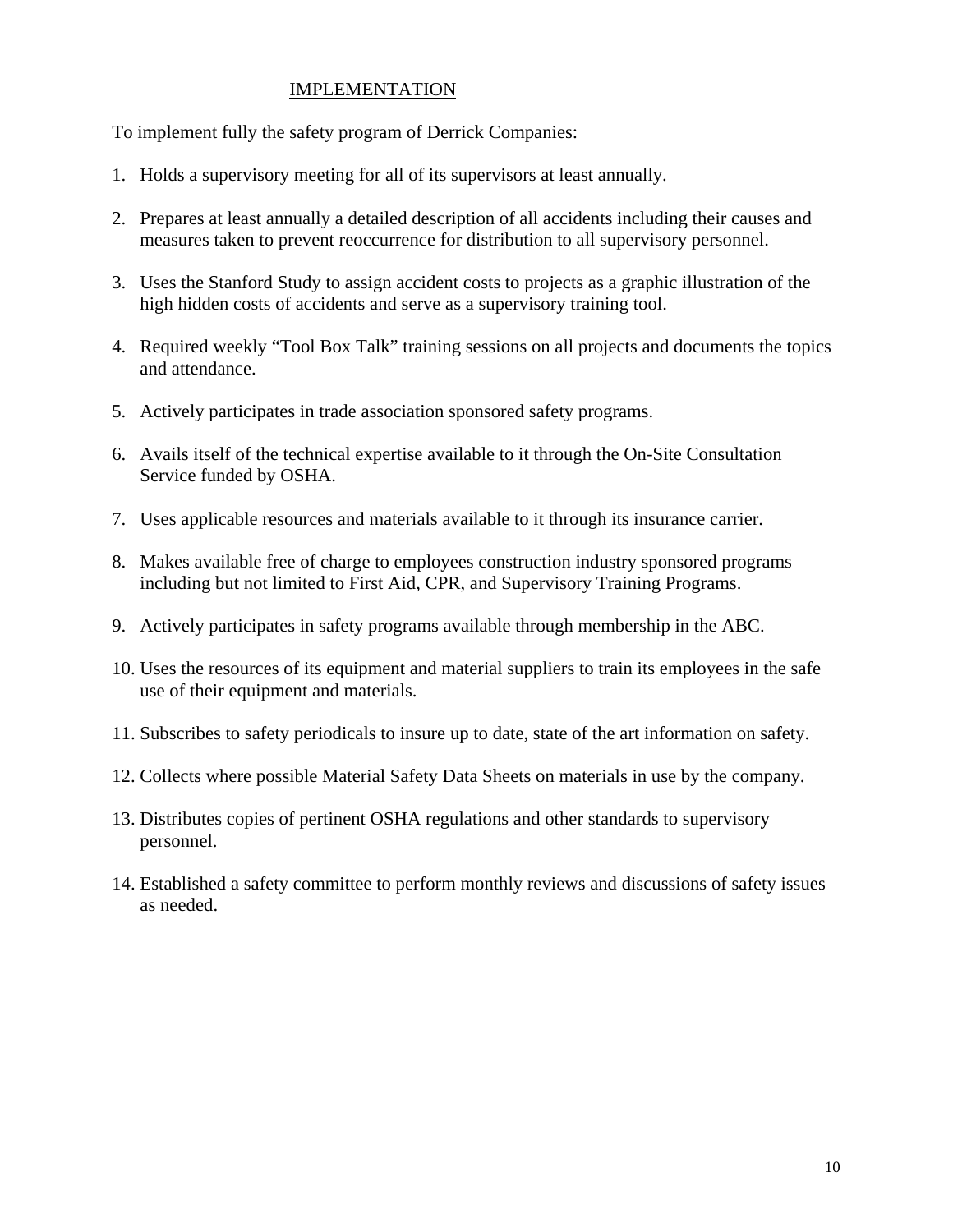# ACCIDENT INVESTIGATION

"Those who do not learn from the past are condemned to repeat it." Each and every accident must be investigated. An accident is any unplanned occurrence that could have caused injury or damage, not just occurrences that did. If a sling breaks and drops a load, it is an accident whether anyone was hurt or not.

Accidents should be investigated by immediate supervision. Results should be reported completely on a standard company form found in the jobsite safety manual. Completely is the key. In today's world of litigation an incomplete form is of no use three years down the road when the case comes to court.

The immediate supervisor's report should be reviewed by the Safety Director. Appropriate steps to prevent reoccurrence should be taken.

Accident reports highlight problem areas. Patterns can be detected and resources directed towards preventing a reoccurrence. Accident reports make excellent training tools. The cause and effect of accidents can be reviewed at safety meetings.

A complete accident report contains as a minimum;

- 1. Employees information Name, address, social security number, sex, marital status, occupation, and birth date.
- 2. Work site information Address of jobsite, employee occupation, environmental conditions.
- 3. Accident data Information on what employee was doing, how the accident happened, who was injured and where. Diagrams should be included.
- 4. Eyewitnesses Names of eyewitness and their independent statements.
- 5. Safety rules What safety rules were in effect, what wasn't that should have been. What could have been done to prevent the accident.
- 6. Analysis Primary, secondary, and contributory causes of the accident.
- 7. Corrective action Steps to be taken to prevent reoccurrence of this or similar incidents.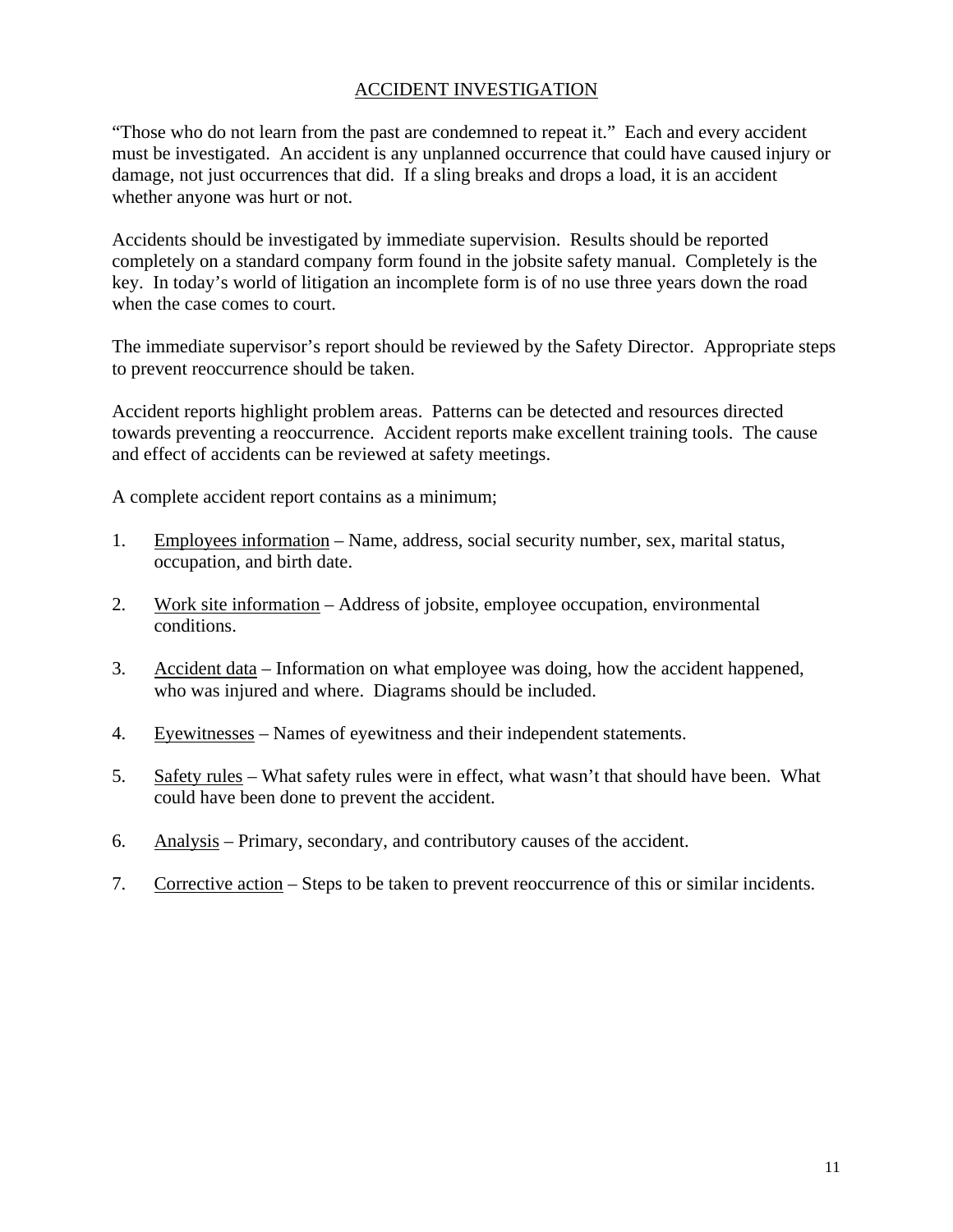# DERRICK COMPANIES GENERAL WORK RULES

# THIS IS NOT A COMPLETE LIST OF ALL APPLICABLE SAFETY RULES. IT IS INTENDED TO PROVIDE GENERAL GUIDANCE AND TO BE USED WHERE MORE SPECIFIC WORK PRACTICE GUIDES HAVE NOT BEEN ISSUED.

## Abrasive Grinding

Abrasive wheel bench or stand grinders must have safety guards strong enough to withstand bursting wheels. Adjust work rests on grinders to a clearance not to exceed 1/8 inch between rest and wheel surface. Inspect and ring test abrasive wheels before mounting. Always leave wheel in working condition for next user. Properly dress wheel before using and/or when finished.

## Air Tools

Secure pneumatic tools to hose in a positive manner to prevent accidental disconnection. Install and maintain safety clips or retainers on pneumatic impact tools to prevent attachment from being accidentally expelled. All hoses exceeding  $\frac{1}{2}$  inch inside diameter require safety devices at source of supply to reduce pressure in case of hose failure.

#### Alcohol and Controlled Substance Use

The use of alcohol or controlled substances during working hours on any Derrick Companies project or at any Derrick Companies facility shall be cause for immediate dismissal. Any individual who reports for work under the influence of alcohol or other controlled substances shall not be allowed to work.

#### Asbestos

No work involving contact with asbestos containing material will be performed without first contacting the general superintendent for clearance to perform the work. All work will be performed in accordance with applicable OSHA, EPA, and local regulations. Workers suspecting that the operations of other contractors are releasing asbestos fibers into the work environment are to immediately notify supervisory personnel of their suspicions.

#### Belt Sanding Machines

Belt sanders will not be used without guards in place.

#### Compressed Air, Use of

Compressed air used for cleaning purposes may not exceed 30 psi and then only in conjunction with effective chip guarding and personal protective equipment. Exceptions to 30 psi are allowed only for concrete form, mill scale, and similar cleaning operations. The use of compressed air to clean off yourself or other workers is not allowed.

#### Cranes or Derricks

Rated load capacities, recommended operating speeds, and special hazard warnings or instructions must be conspicuously posted on all equipment. Instructions or warnings must be visible from the operator's station.

Accessible areas within swing radius of crane must be barricaded to prevent employees from being struck or crushed by the crane.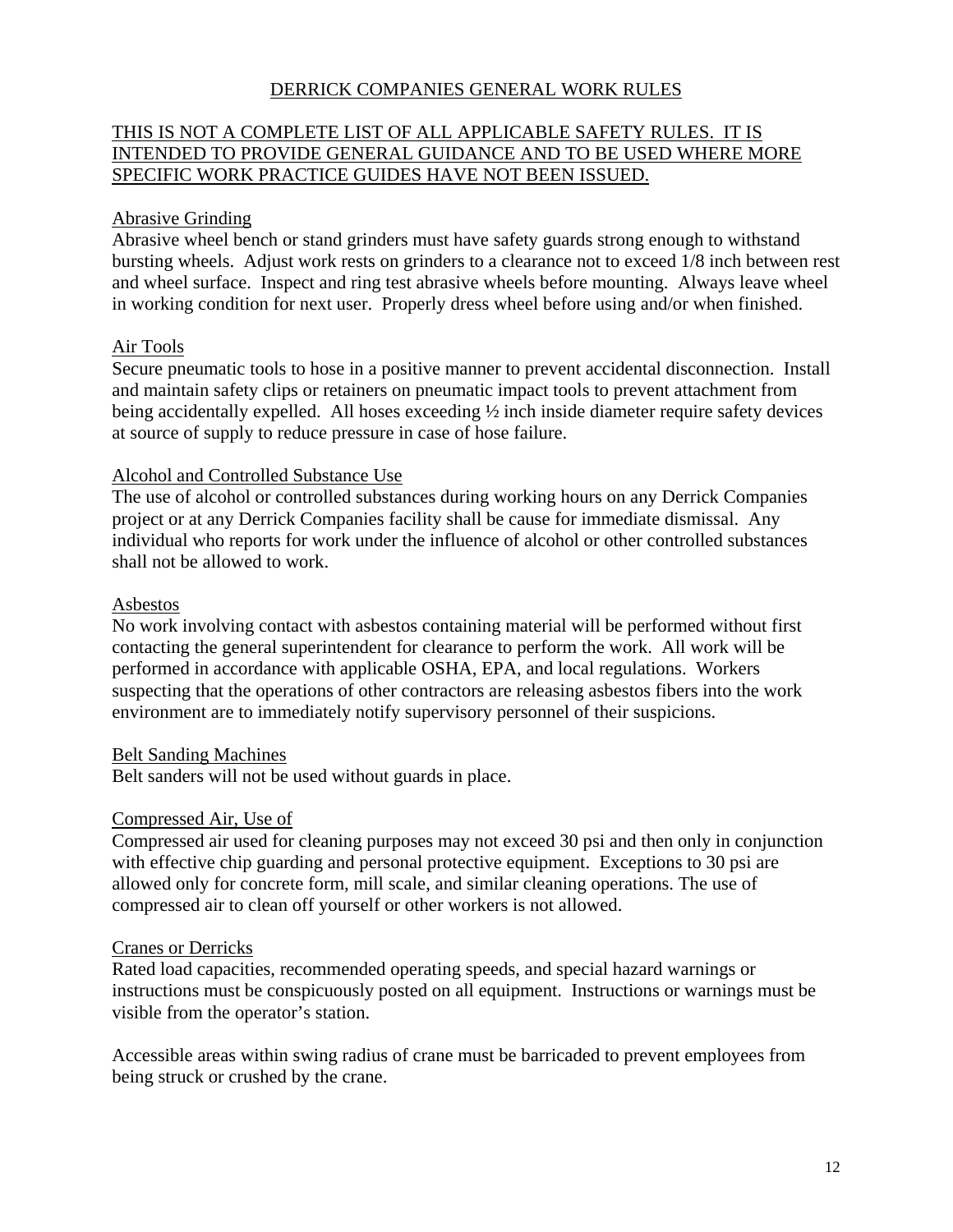Except where electrical distribution and transmission lines have been de-energized and visibly grounded, or where insulating barriers not a part of or an attachment to the equipment or machinery have been erected to prevent physical contact with the lines, no part of a crane or its load shall be operated within 10 feet of a line rated to 50kv or below; 10 feet + 4 inches for each 1kv over 50kv for lines rated over 50kv, or twice the length of the line insulator, but never less that 10 feet. Cranes will be inspected before each use by the operator. Any defects must be corrected before use. Logs of crane inspections must be kept with the crane.

### Crane Suspended Work Platforms

Work platforms suspended from cranes will be used only with the permission of the General Superintendent or Safety Director and then only in accordance with current OSHA Regulations regarding their use.

## Disposal Chutes

Use an enclosed chute whenever materials are dropped more than 20 feet to any exterior point of a building.

When debris is dropped through floor holes without a chute, the area where the material is dropped must be enclosed with barricades at least 42 inches high and not less than 6 feet back from projected edges of opening above. Post warning signs at each level.

## Equipment Operation

No employee will operate electric, gas, or hand powered tools, or equipment unless familiar with the use of the item and safety precautions required. Supervision will provide necessary safety information for all tasks and equipment.

# Flammable and Combustible Liquids

Only approved containers and portable tanks will be used for storage and handling of flammable and combustible liquids.

No more than 25 gallons of flammable or combustible liquids may be stored in a room outside of an approved storage cabinet.

No more than 60 gallons of flammable or 120 gallons of combustible liquids may be stored in any one storage cabinet.

No more than three storage cabinets may be located in a single storage area. Inside storage rooms for flammable and combustible liquids must be of fire-resistive construction, with selfclosing fire doors, 4-inch sills or depressed floors, a ventilation system of at least six air changes per hour, and electrical wiring and equipment approved for Class I, Division I locations.

Storage in containers outside buildings may not exceed 1,100 gallons in any one pile or area. Grade storage areas to divert possible spills away from storage areas at least 20 feet from any building and keep free from weeds, debris, and other combustible materials.

Keep flammable liquids in closed containers when not in use.

Post conspicuous and legible signs prohibiting smoking in service and refueling areas.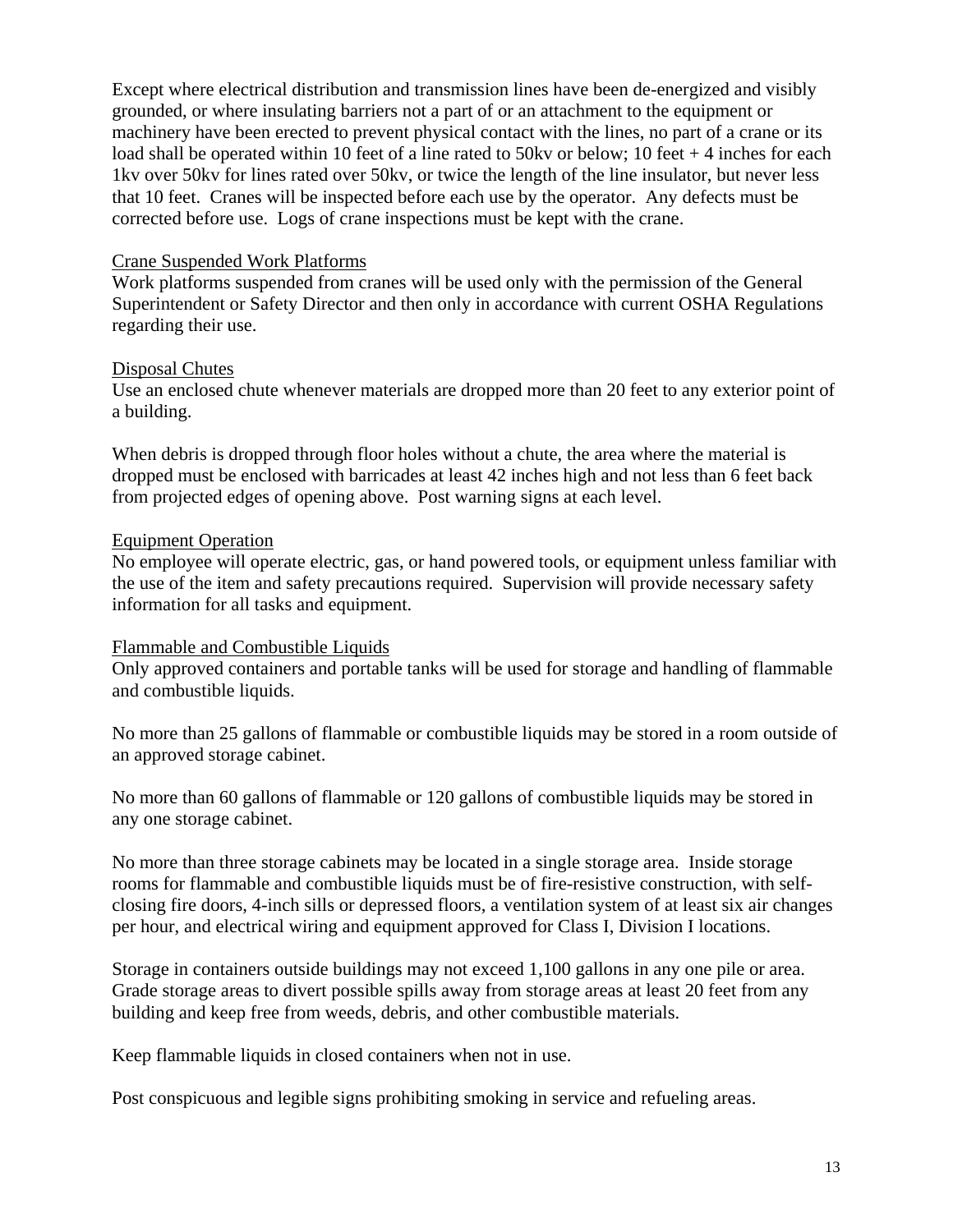# Gases, Vapors, Fumes, Dusts, and Mists

Exposure to toxic gases, vapors, fumes, dusts, and mists at a concentration above those specified in the "Threshold Limit Values of Airborne Contaminants" of the ACGIH should be avoided.

When engineering and administrative controls are not feasible to achieve full compliance, protective equipment, or other protective measures will be used to keep the exposure of employees to air contaminants within the limits prescribed. Any equipment and technical measures used for this purpose, must be reviewed for each particular use by a technically qualified person. Employees will wear all furnished equipment at all times.

# Hand Tools

The use of hand and power tools is so widespread and frequent that it is easy for us to assume all employees know how: to safely use them. Statistics estimate that 7-8% of all workplaces injuries are due to accidents with tools. These accidents are usually caused by four unsafe practices, as follows:

- 1) Improper tool selection. Examples include using a screwdriver for a chisel; using a file for a pry bar; using a wrench for a hammer; using pliers instead of a wrench.
- 2) Using tools in poor condition. Examples include wrenches with worn jaws; hammers with loose heads; dull knives or saws; and mushroomed heads on chisels.
- 3) Using tools incorrectly. Examples include applying screwdriver to objects held in the hand; failing to ground electrical tools; and cutting with a knife toward the body.
- 4) Storing tools unsafely. Examples include placing tools in a toolbox with the sharp edge up; carrying tools in pockets; leaving tools on high shelves or semi-concealed paces as underneath equipment or materials.

The following is a list of safe practices for hand and power tools:

- 1) Use the right tool for the job even if it means making an extra trip to the toolbox to get the right one. Do not improvise or make do.
- 2) Keep cutting tools such as saws, knives and chisels sharp.
- 3) Keep tools in good repair. Repair or replaces loose or cracked handles, adjust poorly aligned jaws, and fix mushroomed heads.
- 4) Do not carry tools in pockets.
- 5) Make sure all hand help electric tools are double insulated or have a three-wire ground. Use GFCI or low voltage tools in wet or damp environments.
- 6) Hand held portable electric saws should have guards above and below the base plate.
- 7) Electric drills, tappers, fastener drivers, and reciprocating saws should have constant pressure switches.
- 8) Remove the adjusting key or wrench prior to using the tool.
- 9) Keep all guards in place.
- 10) Do not use tools with frayed cords or loose or broken switches.
- 11) Maintain work areas free of clutter.
- 12) Dress properly so that loose clothing does not get caught in moving parts. Never wear gloves around moving parts.
- 13) Do not surprise or distract persons using power tools.
- 14) Use safety glasses or dust masks or other protective gear when necessary.
- 15) Never carry tools that may interfere with the use of both hands when climbing and descending ladders.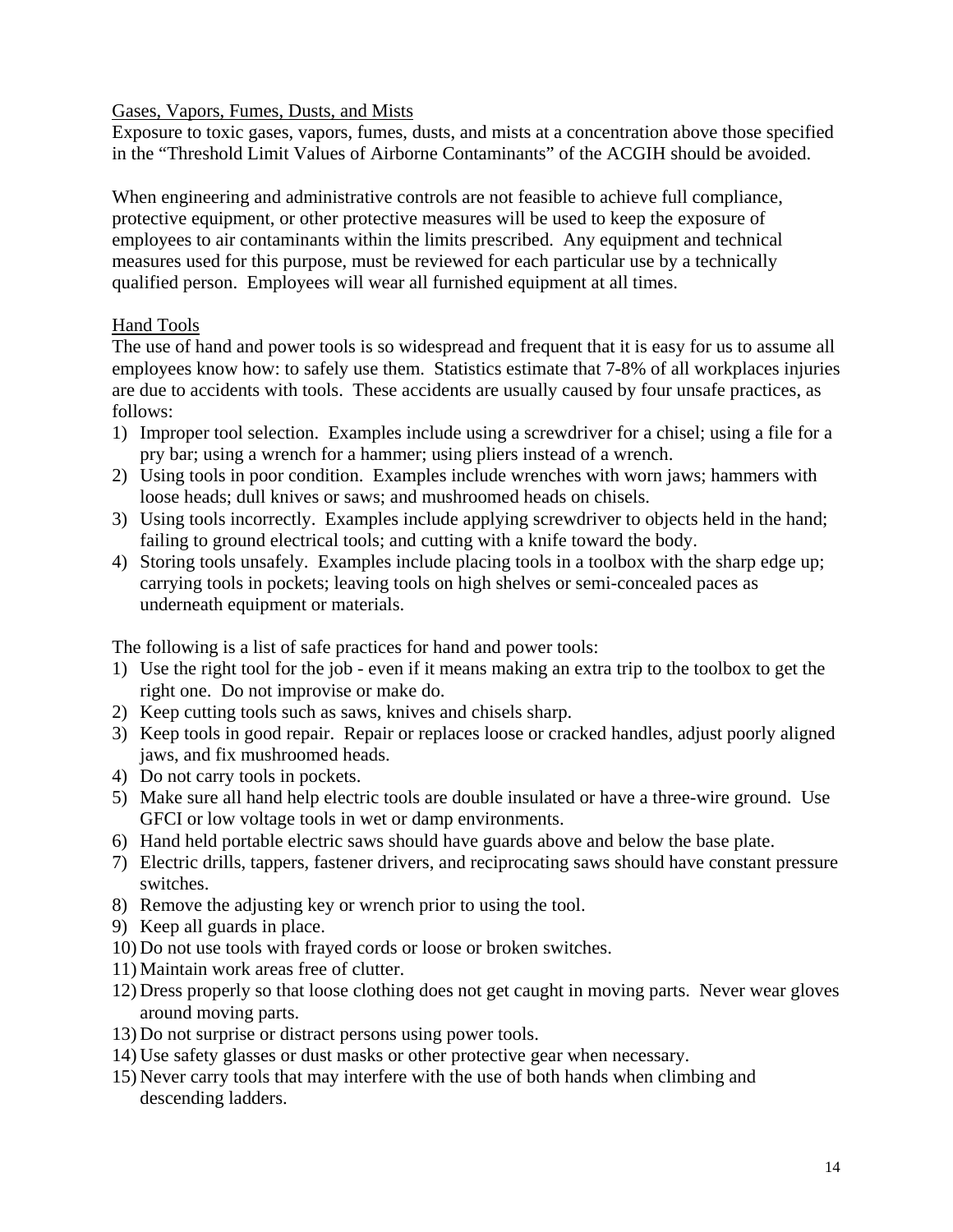# Heating Devices, Temporary

Fresh air must be present in sufficient quantities to maintain safety of workers. Solid fuel salamanders are prohibited in buildings and on scaffolds.

# Hoists, Material, and Personnel

Rated load capacities, recommended operative speeds, and special hazard warnings or instructions posted on cars and platforms may not be exceeded. Material hoistway entrances will be protected by substantial full width gates or bars. Hoistway doors or gates of personnel hoists will be not less than 6 feet 6 inches high, and be protected with mechanical locks which cannot be operated from the landing site and are accessible only to persons on the car. Provide overhead protective covering on the top of the hoist cage or platform.

## Horseplay

Horseplay and practical jokes are not allowed and can result in immediate disciplinary action.

## Illumination

Construction areas, should be lighted to not less than minimum illumination intensities listed while work is in progress.

#### Foot-Candles: Area or Operation

- 5 General construction area lighting. General construction areas, concrete placement, active storage areas, loading platforms, refueling, and field maintenance areas and stairways.
- 5 Indoor: warehouse, corridors, hallways, and exit ways.
- 10 General construction plant and shops (e.g., batch plants, screening plants, mechanical and electrical equipment rooms, carpenter shops, rigging lofts and active storerooms, mess halls, indoor toilets, and workrooms).

#### **Jointer**

Each hand-fed planer and jointer with a horizontal head must be equipped with a cylindrical cutting head. Keep opening in the tables as small as possible. Each hand-fed jointer with a horizontal cutting head must have an automatic guard to cover the section of the head on working side of fence or cage. Guards may not be removed.

A proper jointer guard will automatically adjust itself to cover unused portion of the head and will remain in contact with material at all times. Each hand-fed jointer with horizontal cutting head must have a guard, which will cover the section of the head, back of the cage or fence.

# Lasers

Only trained employees will be allowed to operate lasers. Employees will wear proper eye protection where there is a potential exposure to laser light greater then 0.005 watts (5 milliwatts).

Beam shutters or caps will be utilized or laser turned off when laser transmission is not actually required. When lasers are left unattended for a substantial period of time, turn them off.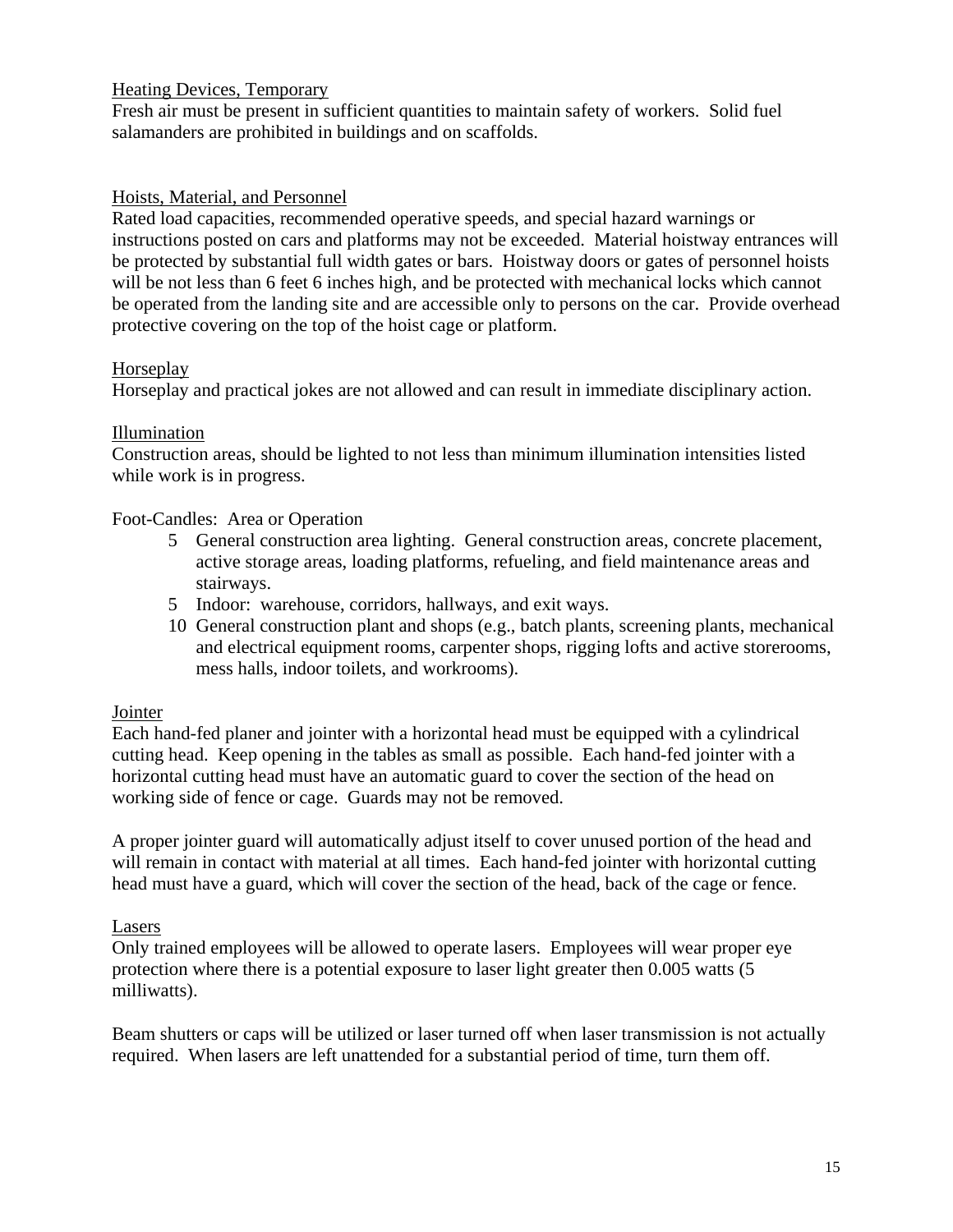#### Liquified Petroleum Gas

Each system will have containers, valves, connectors, manifold valve assemblies and regulators of an approved type.

Every container and vaporizer must be provided with one or more approved safety relief valves or devices. Containers will be placed upright on firm foundations or otherwise firmly secured.

Portable heaters must be equipped with an approved automatic device to shut off the flow of gas in the event of flame failure. Storage of LPG within buildings is prohibited. Storage locations must have at least one approved portable fire extinguisher, rated not less than 20-B.C.

#### Medical Services and First Aid

When a medical facility is not reasonably accessible, a person trained to render first aid will be available at the work site.

First aid supplies must be readily available.

The telephone numbers of physicians, hospitals, or ambulances must be conspicuously posted.

#### Motor Vehicles and Mechanized Equipment

Check all vehicles in use at beginning of each shift to assure that all parts, equipment, and accessories affecting safe operation are in proper operating condition and free from defects. All defects shall be corrected before placing vehicle in service.

No employee shall use any motor vehicles, earthmoving, or compacting equipment having an obstructed view to the rear unless: vehicle has a reverse signal alarm distinguishable from surrounding noise level or vehicle is backed up only when an observer signals it is safe to do so.

Heavy machinery, equipment, or parts thereof, which are suspended or held aloft will be substantially blocked to prevent falling or shifting work under or between them.

No person shall operate a motor vehicle on a public highway without a valid drivers license.

#### Power Transmission, Mechanical

Belts, gears, shafts, pulleys, sprockets, spindles, drums, flywheels, chains, or other reciprocating, rotating, or moving parts of equipment must be guarded if such parts are exposed to contact by employees or otherwise constitutes a hazard. No equipment may be used without guards in place.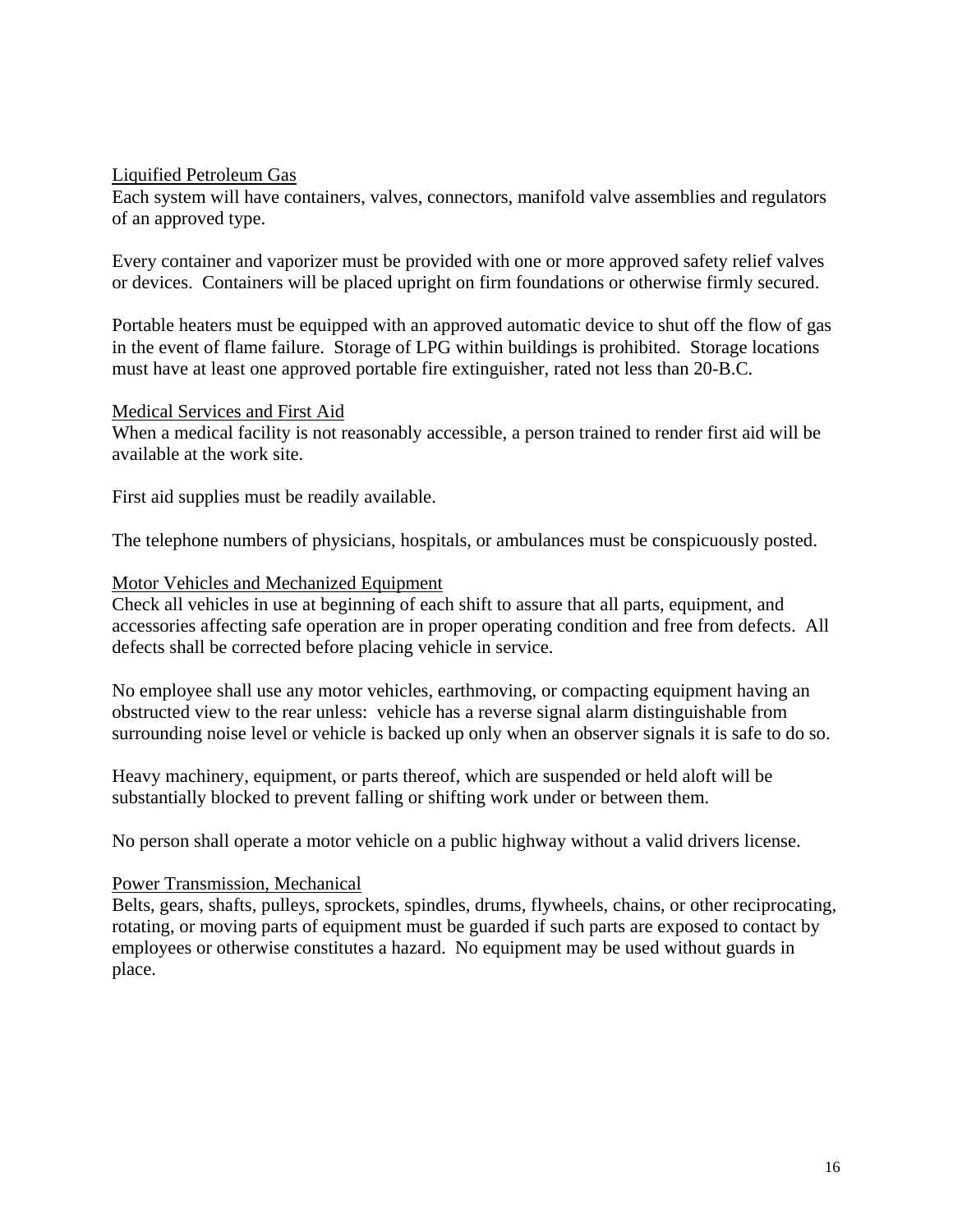## Safety Programs

The company makes available, free of charge, safety training programs covering construction hazards. All employees are requested to actively participate in these programs.

## Saws

All portions of band saw blades will be enclosed or guarded, except for working portion of blade between bottom of guide rolls and table.

Portable, power-driven circular saws will be equipped with guards above and below the base plate or shoe.

The lower guard will cover the saw to depth of teeth, except for minimum arc required to allow proper retraction and contact with the work, and will automatically return to covering position when blade is removed from the work. Radial saws will have an upper guard, which completely encloses upper half of the saw blade. The sides of lower exposed portion of blade will be guarded by a device that will automatically adjust to thickness of and remain in contact with material being cut. Radial saws will be installed so the cutting head will return to starting position when released by operator.

All swing or sliding cut-off saws will be provided with a hood that will completely enclose upper half of saw. Limit stops will be provided to prevent swing or sliding type cup-off saws from extending beyond front or back edges of the table. Each swing or sliding cut-off saw will be provided with an effective device to return saw automatically to back of table when released at any point of its travel.

Inverted sliding cut-off saws will be provided with a hood that will cover the part of the saw that protrudes above top of the table or material being cut.

Circular table saws will have a hood over portion of saw above the table, so mounted that the hood will automatically adjust itself to thickness of and remain in contact with material being cut. Circular table saws will have a spreader aligned with the blade, spaced no more than  $\frac{1}{2}$  inch behind largest blade mounted in saw. Circular table saws used for ripping will have nonkickback fingers or dogs. Feed rolls and blades of self-feed circular saws will be protected by a hood or guard to prevent hands of operator from coming in contact with in-running rolls at any time.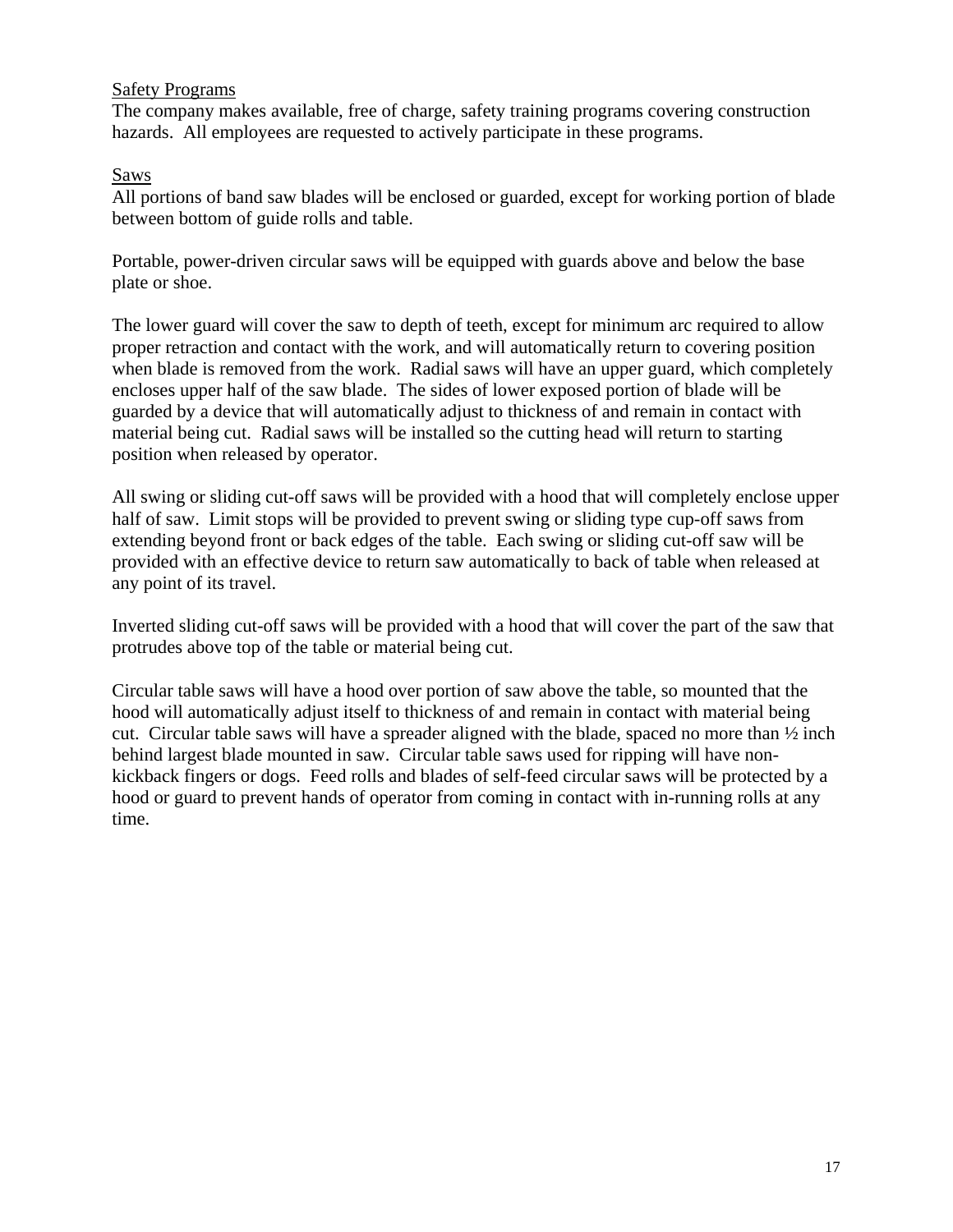## Storage

All materials stored in tiers will be secured to prevent sliding, falling, or collapse.

Aisles and passageways will be kept clear and in good repair.

Stored materials will not obstruct exits. Materials will be sorted with due regard to fire characteristics.

# Theft

Theft of any company owned equipment or materials or the unauthorized removal of equipment or materials from a jobsite shall be cause for immediate dismissal.

# Tire Cages

A safety tire rack, cage, or equivalent protections will be provided and used when inflating, mounting, or dismounting tires installed on split rims or rims equipped with locking rings or similar devices.

## Tobacco Use

No smoking on any site or on any property of Derrick Companies

## Toilets

Toilets will be provided according to the following: 20 or fewer persons – one facility; 20 or more persons – one toilet seat and one urinal per 40 persons; 200 or more persons – one toilet seat and one urinal per 50 workers.

#### Welding, Cutting, and Heating

Proper precautions (isolating welding and cutting, removing fire hazards from the vicinity, providing a fire watch, etc.) for fire prevention will be taken in areas where welding or other "hot work" is being done. No welding, cutting, or heating will be done where the application of flammable paints or presence of other flammable compounds or heavy dust concentrations creates a fire hazard. Equip torches with anti-flashback devices.

Arc welding and cutting operations will be shielded by non-combustible or flameproof shields to protect employees from direct arc rays.

When electrode holders are left unattended, electrodes will be removed and holder will be placed or protected so they cannot make electrical contact. All arc welding and cutting cables will be completely insulated. There will be no repairs or splices within 10 feet of electrode holder, except where splices are insulated equal to the insulation of the cable. Defective cable will be repaired or replaced.

Fuel gas and oxygen hose must be easily distinguishable and not interchangeable. Inspect hoses at beginning of each shift and repair or replace if defective.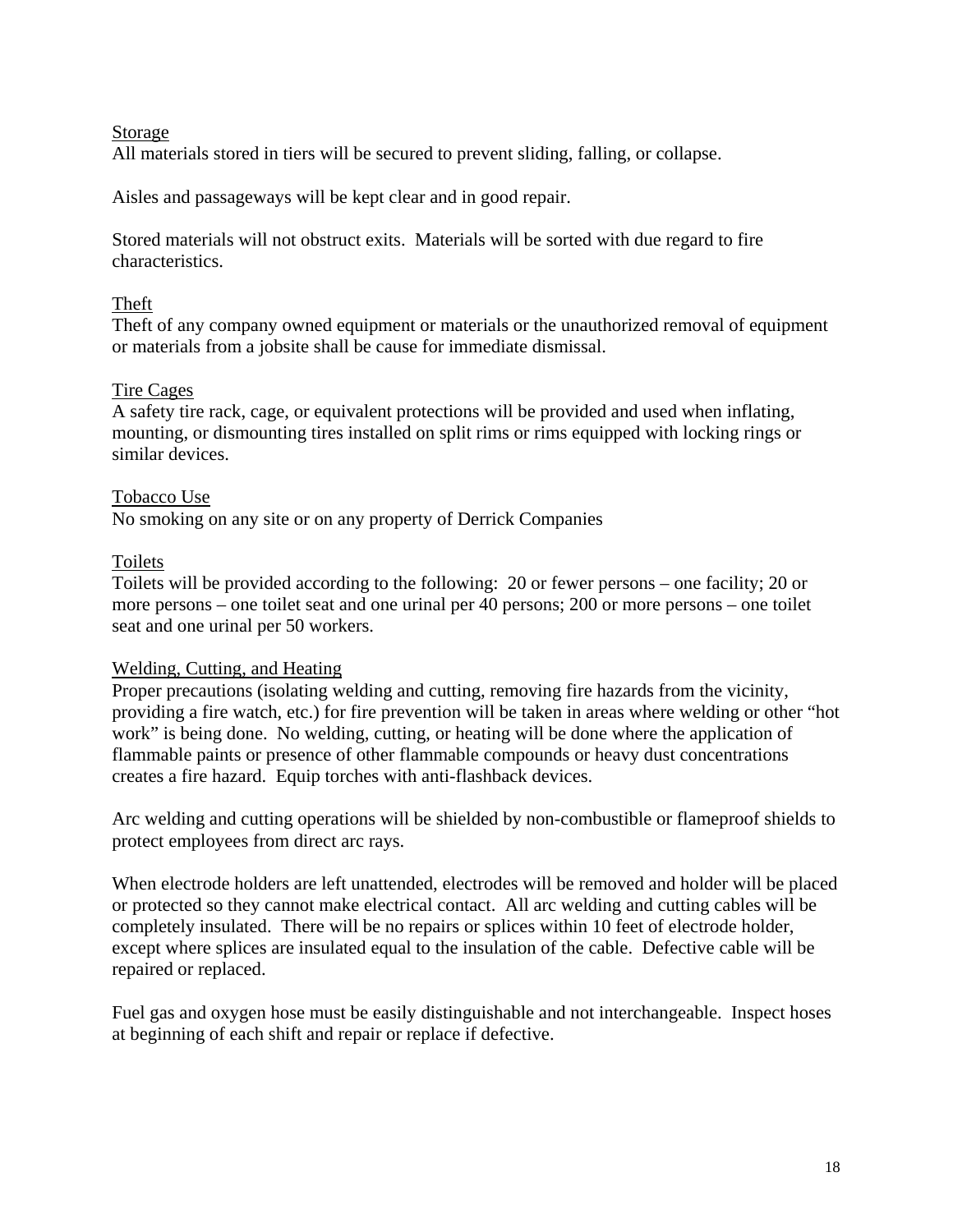General mechanical or local exhaust ventilation or air line respirators will be provided as required when welding, cutting, or heating hazardous materials or in confined spaces. Always wear approved tinted eye protection when welding or in areas where welding is being done.

### Wire Ropes, Chains, Ropes, Etc.

Wire ropes, chains, ropes, and other rigging equipment will be inspected prior to use and as necessary during use to assure their safety. Remove defective rigging equipment from service immediately.

Job or shop hooks and links or makeshift fasteners formed from bolts, rods, etc. or other such attachments will not be used.

When U-bolts are used for eye splices, the U-bolt will be applied so the "U" section is in contact with dead end of rope.

#### Woodworking Machinery

All fixed power-driven woodworking tools will be provided with a disconnect switch that can be either locked or tagged in off position.